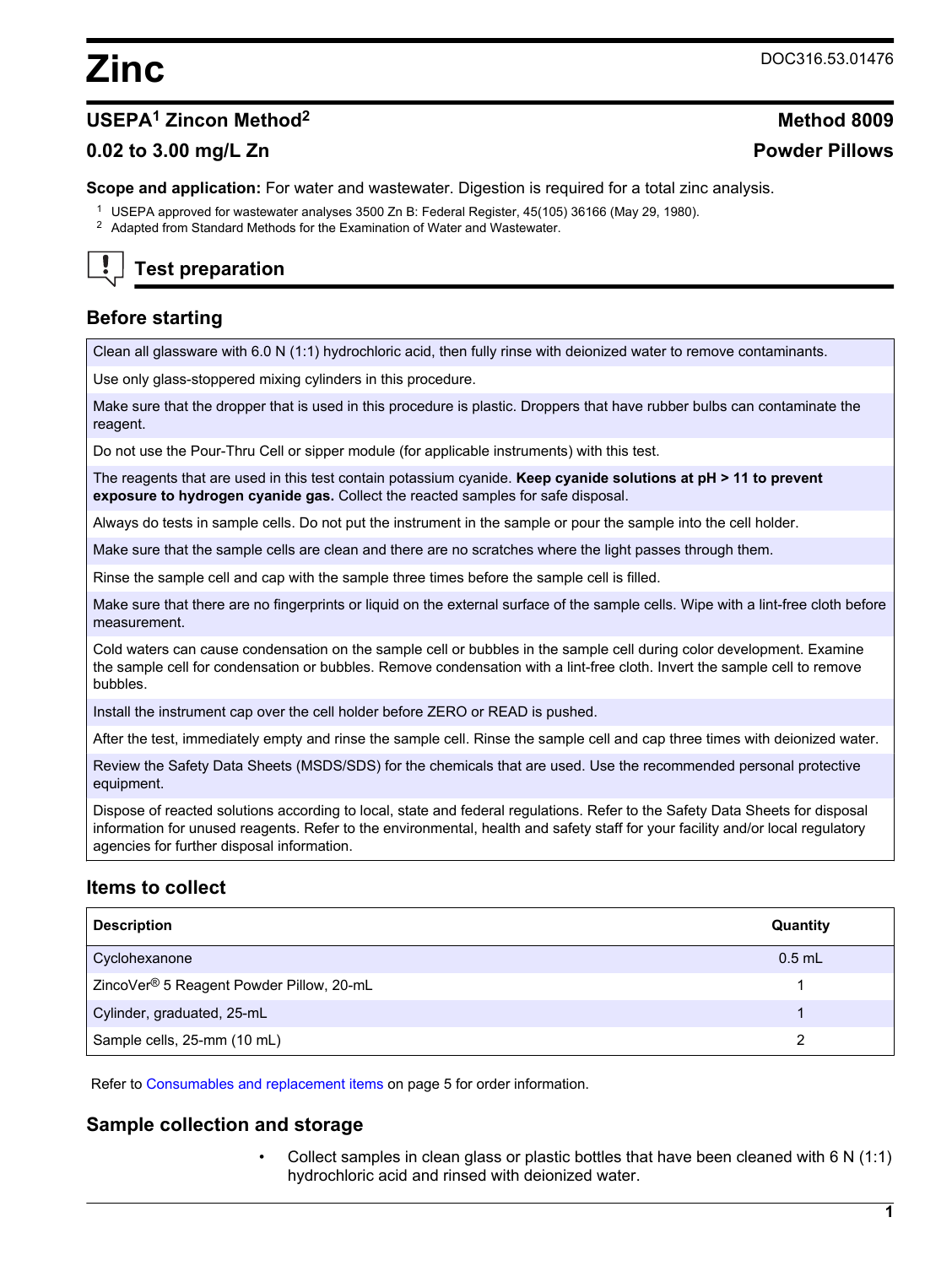- To preserve samples for later analysis, adjust the sample pH to less than 2 with concentrated nitric acid (about 2 mL per liter). No acid addition is necessary if the sample is tested immediately.
- Keep the preserved samples at room temperature for a maximum of 6 months.
- Before analysis, adjust the pH to 4–5 with 5 N sodium hydroxide solution. Do not exceed pH 5 as zinc can precipitate. Do not add the reagent to samples with a pH less than 4 because there is cyanide in the reagent.
	- Correct the test result for the dilution caused by the volume additions.

# **Powder pillow procedure**





**1.** Set the instrument to zinc  $(Zn)$ .

For DR300, push the up arrow button. For PCII, push the menu button, checkmark button, then the menu button again.

**2.** Fill a 25‑mL graduated mixing cylinder with 20 mL of sample.



**3.** Add the contents of one ZincoVer 5 Reagent Powder Pillow to the mixing cylinder.



**4.** Close the cylinder. Invert the cylinder several times to dissolve the powder completely. Inconsistent readings may result if all the particles are not dissolved.

The sample should be orange. If the sample is brown or blue, the zinc concentration is too high or an interfering metal is present. Dilute the sample and do the test again.



**5. Prepare the blank:** Fill a sample cell to the 10-mL mark with the solution.



**6. Prepared the sample:** Use a plastic dropper to add 0.5 mL of cyclohexanone to the solution in the mixing cylinder.



**7.** Set and start a timer for 30 seconds. A 30‑second reaction time starts.



**8.** During the reaction period, close the mixing cylinder and vigorously shake the prepared sample. The sample becomes reddish-orange, brown or blue. The color is dependent on the zinc concentration.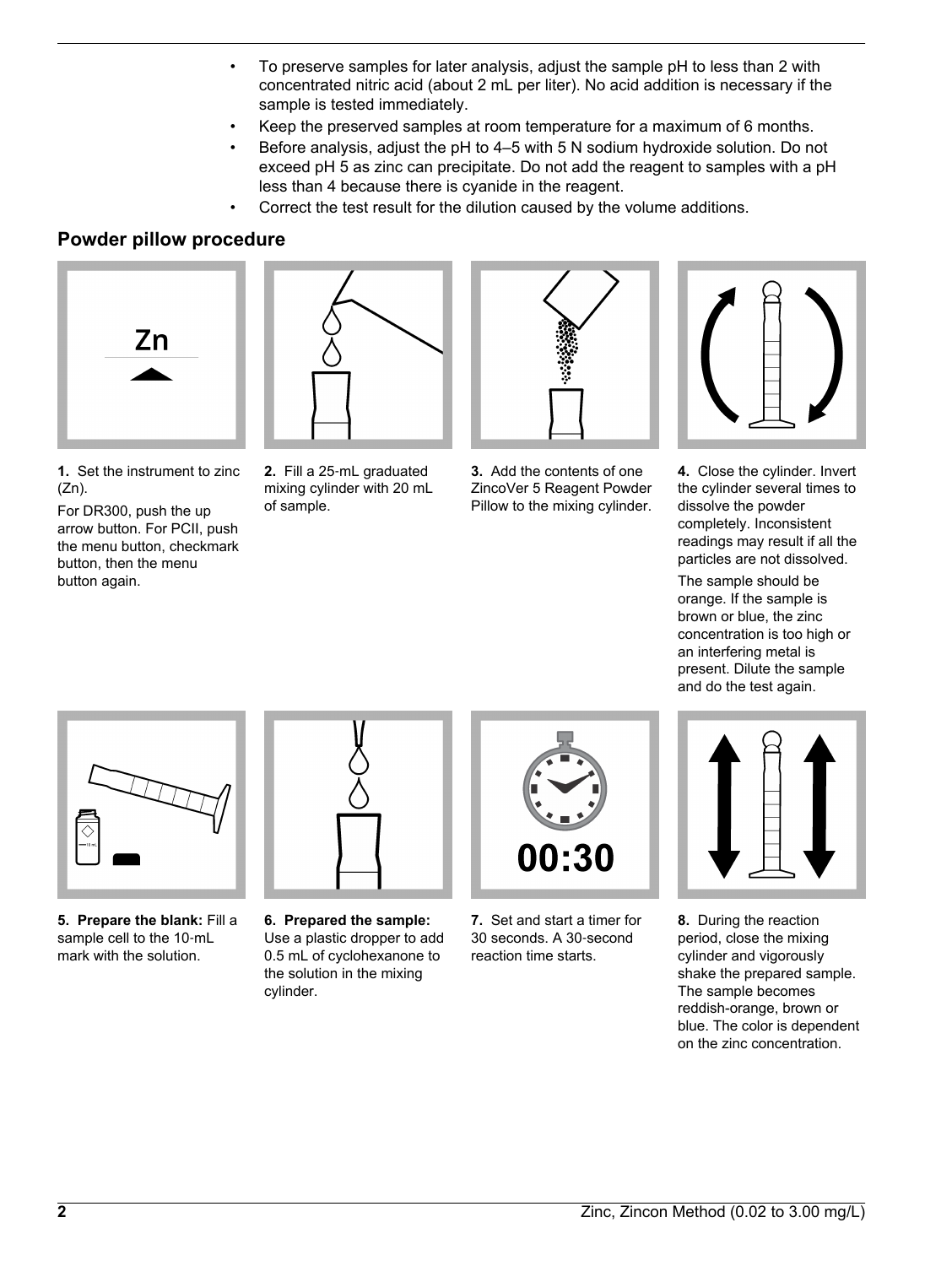

**9.** Set and start a timer for 3 minutes. A 3‑minute reaction time starts. During the reaction period, complete the next step.



**10.** Fill a sample cell to the 10-mL mark with the prepared sample solution.



**11.** When the timer expires, clean the blank sample cell.



**12.** Insert the blank into the cell holder. Point the diamond mark on the sample cell toward the keypad.



**13.** Install the instrument cap over the cell holder.



**17.** Insert the prepared sample into the cell holder. Point the diamond mark on the sample cell toward the keypad.

**Interferences**



**14.** Push **ZERO**. The display shows "0.00".



**18.** Install the instrument cap over the cell holder.



**15.** Remove the sample cell from the cell holder.



**19.** Push **READ**. Results show in mg/L Zn.



**16.** Clean the prepared sample cell.

| <b>Interfering substance</b> | Interference level                                  |
|------------------------------|-----------------------------------------------------|
| Aluminum                     | More than 6 mg/L                                    |
|                              | $\mathbf{a}$ $\mathbf{a}$ $\mathbf{b}$ $\mathbf{a}$ |

| 11101101111900000010100 | <u></u>                                                            |
|-------------------------|--------------------------------------------------------------------|
| <b>Aluminum</b>         | More than 6 mg/L                                                   |
| Cadmium                 | More than 0.5 mg/L                                                 |
| Copper                  | More than 5 mg/L                                                   |
| Iron (ferric)           | More than 7 mg/L                                                   |
| Manganese               | More than 5 mg/L                                                   |
| <b>Nickel</b>           | More than 5 mg/L                                                   |
| Organic Material        | Large amounts may interfere. Pretreat the sample with a digestion. |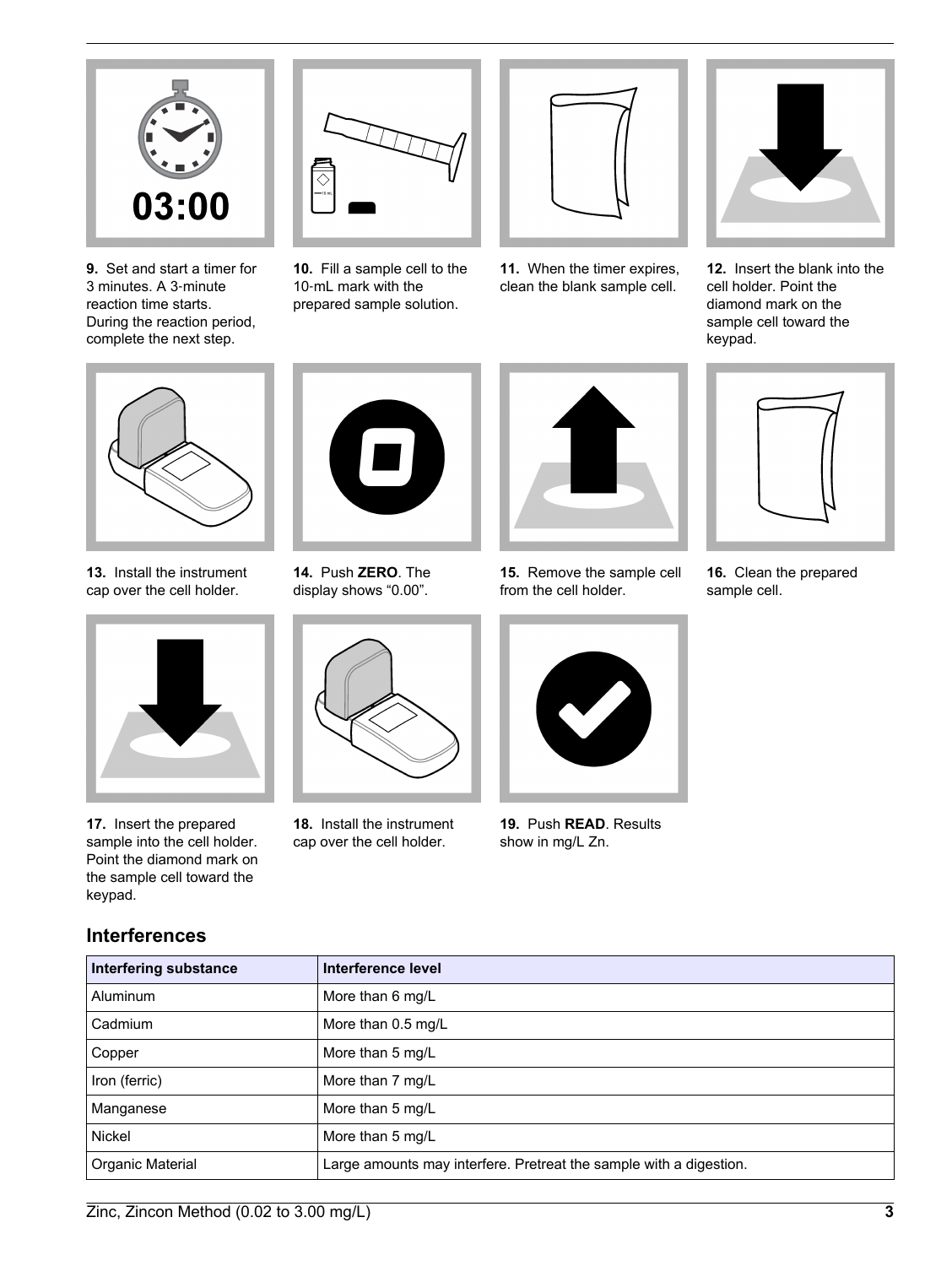| Interfering substance                           | Interference level                                                                                                                                                                                                                                                                                     |
|-------------------------------------------------|--------------------------------------------------------------------------------------------------------------------------------------------------------------------------------------------------------------------------------------------------------------------------------------------------------|
| Highly buffered samples or<br>extreme sample pH | Can prevent the correct pH adjustment (of the sample) by the reagents. Sample<br>pretreatment may be necessary. Adjust the pH to 4–5.                                                                                                                                                                  |
| Amino-tri(methylene phosphonic<br>acid) (AMP)   | Samples that contain AMP cause a negative interference. Digest the sample to remove<br>this interference (use the total phosphorus hot plate digestion, Method 8190).<br>Note: Be sure to adjust the pH of the sample after the digestion to pH 4-5 with sodium hydroxide<br>before the zinc analysis. |

# **Pollution prevention and waste management**

Reacted samples contain potassium cyanide and must be disposed of as a hazardous waste. Dispose of reacted solutions according to local, state and federal regulations.

# **Digestion**

For total zinc determinations, the sample must be digested with heat and acid to make sure that all forms of the metal are measured. The steps that follow can be used for a mild digestion.

*Note: The following procedure is the USEPA mild digestion procedure. Refer to the Water Analysis Guide for more digestion procedures.*

- **1.** Add concentrated nitric acid to the sample with a glass serological pipet and pipet filler:
	- If the sample was acidified for preservation, add 3 mL of nitric acid to 1 liter of the preserved sample.
	- If the sample was not acidified for preservation, add 5 mL of nitric acid to 1 liter of sample.
- **2.** Transfer 100 mL of acidified sample to a 250-mL Erlenmeyer flask.
- **3.** Add 5 mL of 1:1 hydrochloric acid.
- **4.** Put the sample on a hot plate at 95 °C (203 °F) until 15–20 mL of the sample remains. Make sure that the sample does not boil.
- **5.** Put the cooled sample through a 0.45-µm filter to remove any insoluble material.
- **6.** Adjust the pH of the digested sample to pH 4–5 with 5.0 N sodium hydroxide. Do not exceed pH 5 as zinc may precipitate.
- **7.** Quantitatively transfer the sample to a 100-mL volumetric flask and dilute to the mark with deionized water.

# **Accuracy check**

#### **Standard additions method**

Use the standard additions method to validate the test procedure, reagents and instrument and to find if there is an interference in the sample. Items to collect:

- Zinc Standard Solution, 10-mg/L Voluette <sup>®</sup> Ampule, 25-mL as Zn
- Ampule breaker
- Pipet, TenSette®, 0.1–1.0 mL and tips
- Mixing cylinders, 25-mL (3)
- **1.** Prepare three spiked samples: use the TenSette pipet to add 0.1 mL, 0.2 mL and 0.3 mL of the standard solution, respectively, to three 25-mL portions of fresh sample. Mix well.
- **2.** Use the test procedure to measure the concentration of each of the spiked samples. Start with the smallest sample spike. Measure each of the spiked samples in the instrument.
- **3.** Compare the expected result to the actual result. The expected zinc concentration increase is 0.1 mg/L for each 0.1 mL of standard that is added.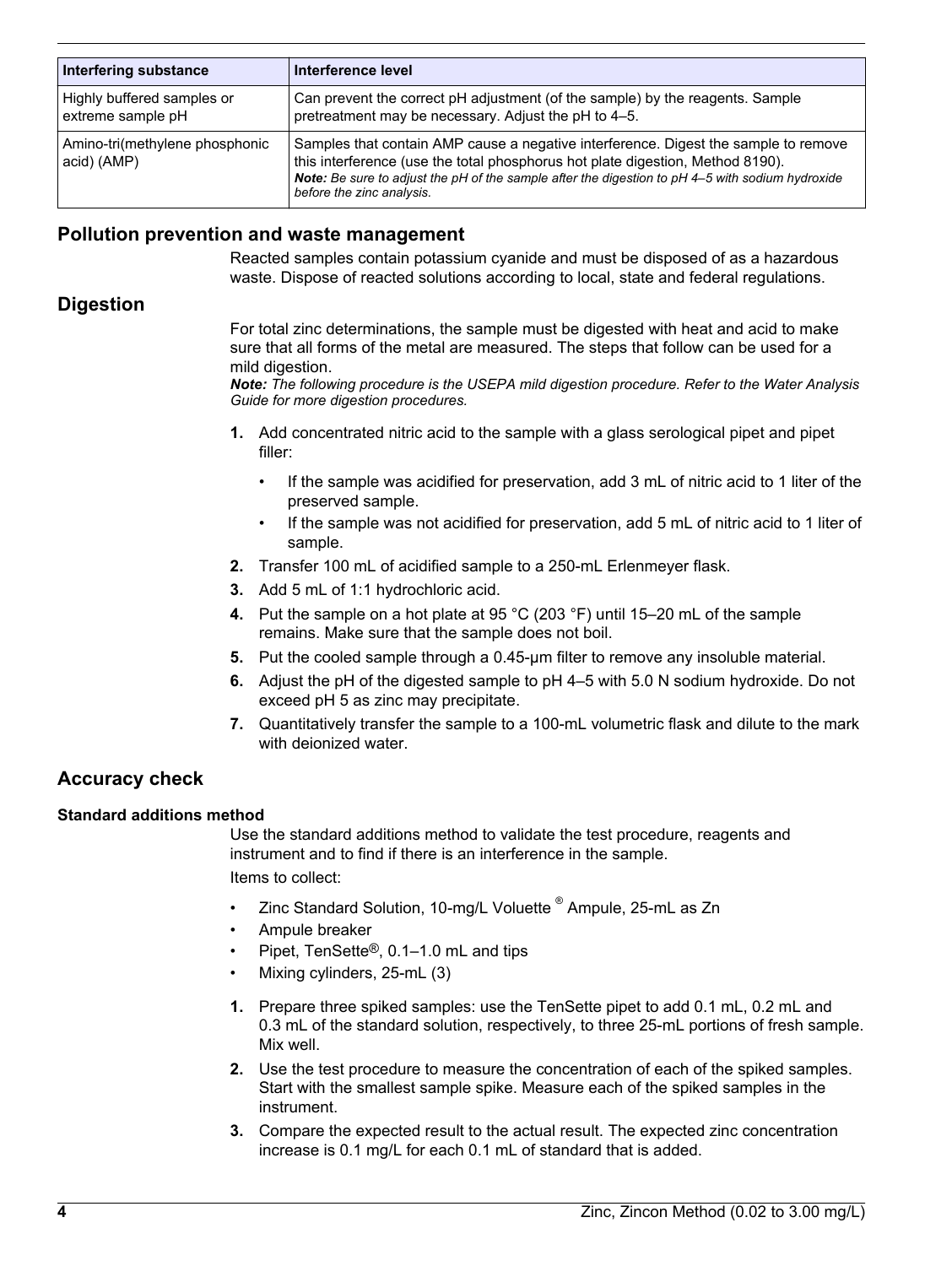#### <span id="page-4-0"></span>**Standard solution method**

Use the standard solution method to validate the test procedure, the reagents and the instrument.

Items to collect:

- Zinc Standard Solution, 100-mg/L
- 100-mL volumetric flask, Class A
- 2-mL volumetric pipet, Class A and pipet filler
- Deionized water
- **1.** Prepare a 2.00-mg/L zinc standard solution as follows:
	- **a.** Use a pipet to add 2.0 mL of 100-mg/L zinc standard solution into the volumetric flask.
	- **b.** Dilute to the mark with deionized water. Mix well. Prepare this solution daily.
- **2.** Use the test procedure to measure the concentration of the prepared standard solution.
- **3.** Compare the expected result to the actual result.

*Note: The factory calibration can be adjusted slightly with the standard calibration adjust option so that the instrument shows the expected value of the standard solution. The adjusted calibration is then used for all test results. This adjustment can increase the test accuracy when there are small variations in the reagents or instruments.*

## **Method performance**

The method performance data that follows was derived from laboratory tests that were measured on a DR300 and a Pocket Colorimeter II during ideal test conditions. Users can get different results under different test conditions.

| Precision (95% confidence interval) |
|-------------------------------------|
| $2.00 \pm 0.08$ mg/L Zn             |

## **Summary of method**

Zinc and other metals in the sample are complexed with cyanide. The addition of cyclohexanone causes a selective release of zinc. The zinc reacts with 2-carboxy-2' hydroxy-5'-sulfoformazyl benzene (zincon) indicator to form a blue-colored species. The blue color is masked by the brown color from the excess indicator. The intensity of the blue color is proportional to the amount of zinc present.

## **Consumables and replacement items**

#### **Required reagents**

| <b>Description</b>                                   | <b>Quantity/test</b> | Unit          | Item no. |
|------------------------------------------------------|----------------------|---------------|----------|
| Zinc Reagent Set, 20-mL sample size, includes:       |                      | 100 tests     | 2429300  |
| Cyclohexanone                                        | $0.5$ ml             | 100 mL MDB    | 1403332  |
| ZincoVer <sup>®</sup> 5 Reagent Powder Pillow, 20-mL |                      | $100$ /p $kg$ | 2106669  |

#### **Required apparatus**

| <b>Description</b>                             | <b>Quantity/Test</b> | Unit  | Item no. |
|------------------------------------------------|----------------------|-------|----------|
| Mixing cylinder, graduated, 25 mL with stopper |                      | each  | 2088640  |
| Sample cells, 10-mL round, 25 mm x 60 mm       |                      | 6/pkg | 2427606  |